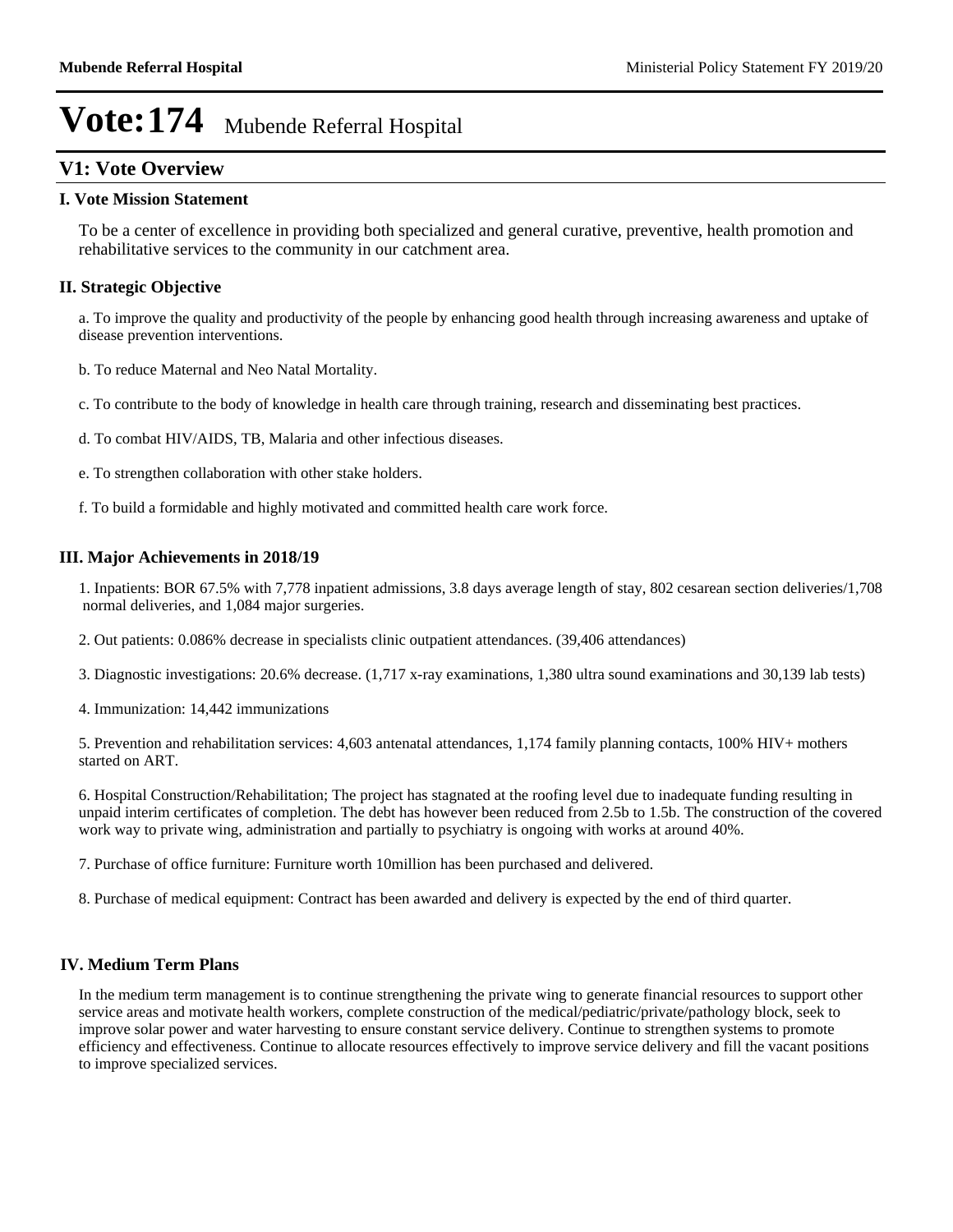### **V. Summary of Past Performance and Medium Term Budget Allocations**

**Table 5.1: Overview of Vote Expenditures (UShs Billion)**

|                  |                                                      |                    |               | 2018/19                                   |         | <b>MTEF Budget Projections</b> |         |         |         |
|------------------|------------------------------------------------------|--------------------|---------------|-------------------------------------------|---------|--------------------------------|---------|---------|---------|
|                  |                                                      | 2017/18<br>Outturn | <b>Budget</b> | <b>Approved Expenditure</b><br>by End Dec | 2019/20 | 2020/21                        | 2021/22 | 2022/23 | 2023/24 |
| <b>Recurrent</b> | Wage                                                 | 2.482              | 5.226         | 1.872                                     | 5.226   | 5.226                          | 5.226   | 5.226   | 5.226   |
|                  | Non Wage                                             | 0.936              | 1.179         | 0.674                                     | 1.774   | 1.774                          | 1.774   | 1.774   | 1.774   |
| Devt.            | GoU                                                  | 1.058              | 1.060         | 0.910                                     | 1.060   | 1.060                          | 1.060   | 1.060   | 1.060   |
|                  | Ext. Fin.                                            | 0.000              | 0.000         | 0.000                                     | 0.000   | 0.000                          | 0.000   | 0.000   | 0.000   |
|                  | <b>GoU</b> Total                                     | 4.476              | 7.464         | 3.456                                     | 8.060   | 8.060                          | 8.060   | 8.060   | 8.060   |
|                  | <b>Total GoU+Ext Fin (MTEF)</b>                      | 4.476              | 7.464         | 3.456                                     | 8.060   | 8.060                          | 8.060   | 8.060   | 8.060   |
|                  | Arrears                                              | 0.017              | 0.304         | 0.254                                     | 0.000   | 0.000                          | 0.000   | 0.000   | 0.000   |
|                  | <b>Total Budget</b>                                  | 4.493              | 7.769         | 3.710                                     | 8.060   | 8.060                          | 8.060   | 8.060   | 8.060   |
|                  | <b>A.I.A Total</b>                                   | 0.123              | 0.150         | 0.048                                     | 0.000   | 0.000                          | 0.000   | 0.000   | 0.000   |
|                  | <b>Grand Total</b>                                   | 4.616              | 7.919         | 3.757                                     | 8.060   | 8.060                          | 8.060   | 8.060   | 8.060   |
|                  | <b>Total Vote Budget</b><br><b>Excluding Arrears</b> | 4.599              | 7.614         | 3.504                                     | 8.060   | 8.060                          | 8.060   | 8.060   | 8.060   |

### **VI. Budget By Economic Clasification**

**Table V6.1 2018/19 and 2019/20 Budget Allocations by Item**

|                                        |       | 2018/19 Approved Budget |       |              |       | 2019/20 Draft Estimates |              |
|----------------------------------------|-------|-------------------------|-------|--------------|-------|-------------------------|--------------|
| Billion Uganda Shillings               | GoU   | Ext. Fin                | AIA   | <b>Total</b> | GoU   | Ext. Fin                | <b>Total</b> |
| <b>Output Class: Outputs Provided</b>  | 6.404 | 0.000                   | 0.150 | 6.554        | 7.000 | 0.000                   | 7.000        |
| 211 Wages and Salaries                 | 5.303 | 0.000                   | 0.080 | 5.383        | 5.374 | 0.000                   | 5.374        |
| 212 Social Contributions               | 0.128 | 0.000                   | 0.000 | 0.128        | 0.175 | 0.000                   | 0.175        |
| 213 Other Employee Costs               | 0.278 | 0.000                   | 0.000 | 0.278        | 0.413 | 0.000                   | 0.413        |
| 221 General Expenses                   | 0.150 | 0.000                   | 0.010 | 0.160        | 0.158 | 0.000                   | 0.158        |
| 222 Communications                     | 0.015 | 0.000                   | 0.000 | 0.015        | 0.041 | 0.000                   | 0.041        |
| 223 Utility and Property Expenses      | 0.154 | 0.000                   | 0.000 | 0.154        | 0.353 | 0.000                   | 0.353        |
| 224 Supplies and Services              | 0.120 | 0.000                   | 0.060 | 0.180        | 0.160 | 0.000                   | 0.160        |
| 227 Travel and Transport               | 0.143 | 0.000                   | 0.000 | 0.143        | 0.151 | 0.000                   | 0.151        |
| 228 Maintenance                        | 0.109 | 0.000                   | 0.000 | 0.109        | 0.170 | 0.000                   | 0.170        |
| 273 Employer social benefits           | 0.004 | 0.000                   | 0.000 | 0.004        | 0.004 | 0.000                   | 0.004        |
| <b>Output Class: Capital Purchases</b> | 1.060 | 0.000                   | 0.000 | 1.060        | 1.060 | 0.000                   | 1.060        |
| <b>312 FIXED ASSETS</b>                | 1.060 | 0.000                   | 0.000 | 1.060        | 1.060 | 0.000                   | 1.060        |
| <b>Output Class: Arrears</b>           | 0.304 | 0.000                   | 0.000 | 0.304        | 0.000 | 0.000                   | 0.000        |
| 321 DOMESTIC                           | 0.304 | 0.000                   | 0.000 | 0.304        | 0.000 | 0.000                   | 0.000        |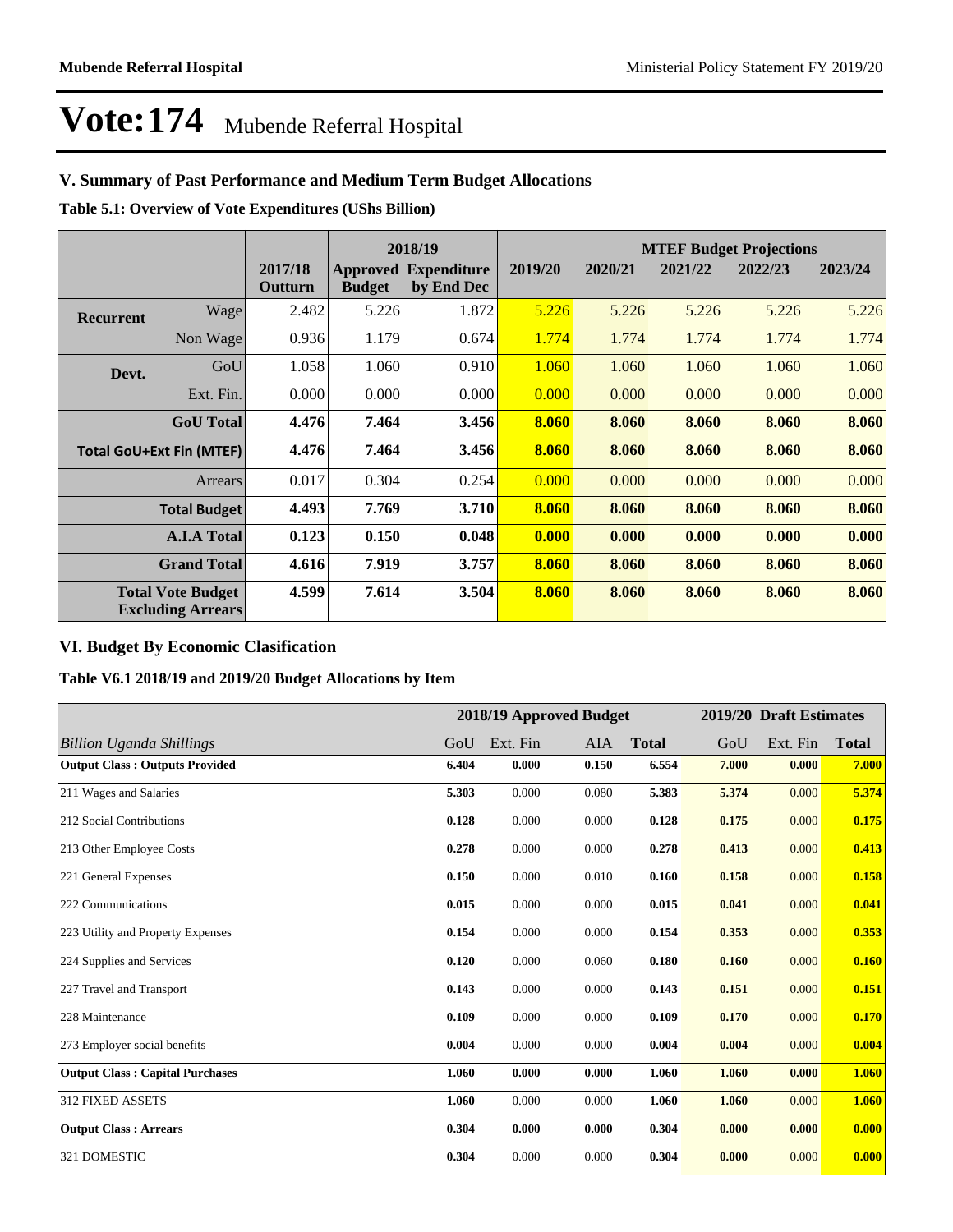| <b>Grand Total:</b>            | 7.769 | 0.000 | 0.150 | 7.919 | 8.060 | 0.000 | 8.060 |
|--------------------------------|-------|-------|-------|-------|-------|-------|-------|
| <b>Total excluding Arrears</b> | 7.464 | 0.000 | 0.150 | 7.614 | 8.060 | 0.000 | 8.060 |

### **VII. Budget By Programme And Subprogramme**

### **Table V7.1: Past Expenditure Outturns and Medium Term Projections by Programme and SubProgramme**

| <b>Billion Uganda shillings</b>                            |                              | FY 2018/19                |                                   |                                             | <b>Medium Term Projections</b> |         |         |         |
|------------------------------------------------------------|------------------------------|---------------------------|-----------------------------------|---------------------------------------------|--------------------------------|---------|---------|---------|
|                                                            | <b>FY 2017/18</b><br>Outturn | Approved<br><b>Budget</b> | <b>Spent By</b><br><b>End Dec</b> | 2019-20<br><b>Proposed</b><br><b>Budget</b> | 2020-21                        | 2021-22 | 2022-23 | 2023-24 |
| <b>56 Regional Referral Hospital Services</b>              | 4.616                        | 7.919                     | 3.757                             | 8.060                                       | 8.060                          | 8.060   | 8.060   | 8.060   |
| 01 Mubende Referral Hospital Services                      | 3.465                        | 6.513                     | 2.547                             | 6.908                                       | 6.908                          | 6.908   | 6.908   | 6.908   |
| 02 Mubende Referral Hospital Internal Audit                | 0.010                        | 0.010                     | 0.005                             | 0.010                                       | 0.010                          | 0.010   | 0.010   | 0.010   |
| 03 Mubende Regional Maintenance                            | 0.082                        | 0.082                     | 0.041                             | 0.082                                       | 0.082                          | 0.082   | 0.082   | 0.082   |
| 1004 Mubende Rehabilitation Referal<br>Hospital            | 0.675                        | 1.162                     | 1.154                             | 0.890                                       | 0.800                          | 0.800   | 0.800   | 0.800   |
| 1482 Institutional Support to Mubende<br>Regional Hospital | 0.383                        | 0.152                     | 0.010                             | 0.170                                       | 0.260                          | 0.260   | 0.260   | 0.260   |
| <b>Total for the Vote</b>                                  | 4.616                        | 7.919                     | 3.757                             | 8.060                                       | 8.060                          | 8.060   | 8.060   | 8.060   |
| <b>Total Excluding Arrears</b>                             | 4.599                        | 7.614                     | 3.504                             | 8.060                                       | 8.060                          | 8.060   | 8.060   | 8.060   |

### **VIII. Programme Performance and Medium Term Plans**

### **Table V8.1: Programme Outcome and Outcome Indicators ( Only applicable for FY 2019/20)**

| Programme:                                | 56 Regional Referral Hospital Services                                                                                  |                 |                  |                            |            |            |  |  |  |  |
|-------------------------------------------|-------------------------------------------------------------------------------------------------------------------------|-----------------|------------------|----------------------------|------------|------------|--|--|--|--|
| <b>Programme Objective</b>                | To provide specialized and general health care services,   preventive, rehabilitative and health<br>promotion services. |                 |                  |                            |            |            |  |  |  |  |
| <b>Responsible Officer:</b>               | Dr. Andema Alex                                                                                                         |                 |                  |                            |            |            |  |  |  |  |
|                                           | Programme Outcome: Quality and accessible Regional Referral Hospital Services                                           |                 |                  |                            |            |            |  |  |  |  |
|                                           | <b>Sector Outcomes contributed to by the Programme Outcome</b>                                                          |                 |                  |                            |            |            |  |  |  |  |
| 1. Improved quality of life at all levels |                                                                                                                         |                 |                  |                            |            |            |  |  |  |  |
|                                           |                                                                                                                         |                 |                  | <b>Performance Targets</b> |            |            |  |  |  |  |
|                                           | <b>Outcome Indicators</b>                                                                                               |                 |                  | 2019/20                    | 2020/21    | 2021/22    |  |  |  |  |
|                                           |                                                                                                                         | <b>Baseline</b> | <b>Base year</b> | <b>Target</b>              | Projection | Projection |  |  |  |  |
| • Bed Occupancy Rate (BOR)                |                                                                                                                         |                 |                  | 70%                        | 75%        | 80%        |  |  |  |  |
|                                           | • Percentage increase of diagnostic investigations carried out.                                                         | 10%             | 20172018         | 10%                        | 15%        | 15%        |  |  |  |  |
|                                           | • Percentage increase of specialised clinic outpatients attendances                                                     | 5%              | 20172018         | 5%                         | 5%         | 10%        |  |  |  |  |
|                                           | <b>SubProgramme: 01 Mubende Referral Hospital Services</b>                                                              |                 |                  |                            |            |            |  |  |  |  |
| <b>Output: 01 Inpatient services</b>      |                                                                                                                         |                 |                  |                            |            |            |  |  |  |  |
| No. of in-patients (Admissions)           |                                                                                                                         |                 |                  | 16,000                     | 16,800     | 17,640     |  |  |  |  |
| Average Length of Stay (ALOS) - days      |                                                                                                                         |                 |                  | 4                          | 4          | 4          |  |  |  |  |
|                                           |                                                                                                                         |                 |                  |                            |            |            |  |  |  |  |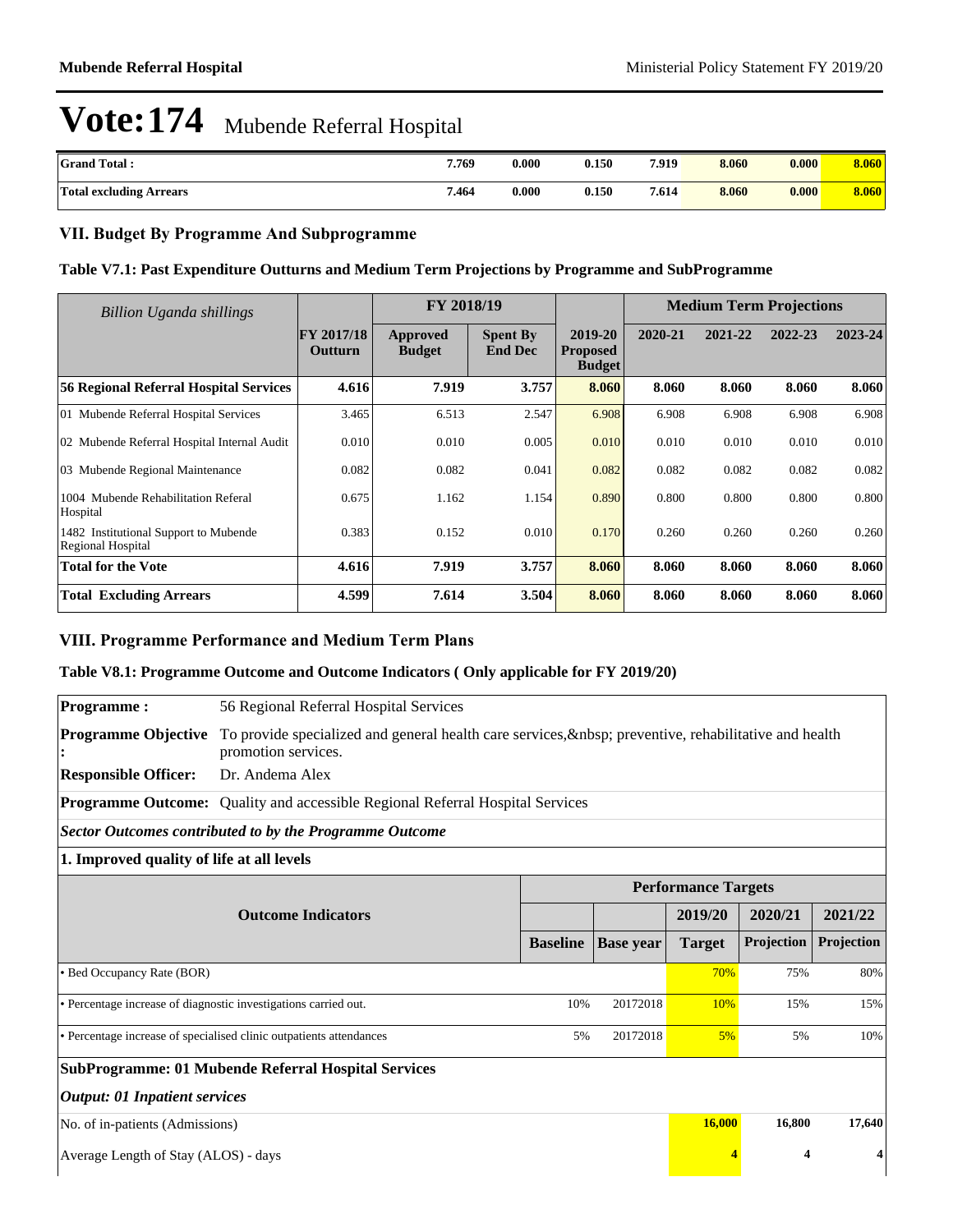| Bed Occupancy Rate (BOR)                                   | 70         | 80     | 80     |
|------------------------------------------------------------|------------|--------|--------|
| Number of Major Operations (including Ceasarian se         | 3,900      | 4,290  | 4,720  |
| <b>Output: 02 Outpatient services</b>                      |            |        |        |
| Total general outpatients attendances                      | 17,500     | 18,370 | 19,300 |
| Number of specialised clinic attendences                   | 85,000     | 89,250 | 93,700 |
| Referral cases in                                          | 2,500      | 2,500  | 2,500  |
| <b>Output: 04 Diagnostic services</b>                      |            |        |        |
| No. of laboratory tests carried out                        | 75,000     | 78,750 | 82,690 |
| No. of patient xrays (imaging) taken                       | 2,950      | 3,100  | 3,250  |
| Number of Ultra Sound Scans                                | 1,785      | 1,850  | 1,950  |
| <b>Output: 05 Hospital Management and support services</b> |            |        |        |
| Timely payment of salaries and pensions by the 28          | Yes        | Yes    | Yes    |
| Quarterly financial reports submitted timely               | <b>Yes</b> | Yes    | Yes    |
| <b>Output: 06 Prevention and rehabilitation services</b>   |            |        |        |
| No. of antenatal cases (All attendances)                   | 12,600     | 13,230 | 13,400 |
| No. of family planning users attended to (New and Old)     | 2,650      | 2,780  | 2,920  |
| Percentage of HIV positive pregnant women not on H         | 1%         | $1\%$  | $1\%$  |
| <b>Output: 07 Immunisation Services</b>                    |            |        |        |
| Number of Children immunized (All immunizations)           | 35,300     | 37,000 | 38,850 |
| SubProgramme: 02 Mubende Referral Hospital Internal Audit  |            |        |        |
| <b>Output: 05 Hospital Management and support services</b> |            |        |        |
| Timely payment of salaries and pensions by the 28          | <b>Yes</b> | Yes    | Yes    |
| Quarterly financial reports submitted timely               | <b>Yes</b> | Yes    | Yes    |
| SubProgramme: 03 Mubende Regional Maintenance              |            |        |        |
| <b>Output: 05 Hospital Management and support services</b> |            |        |        |
| Timely payment of salaries and pensions by the 28          | <b>Yes</b> | Yes    |        |
| Quarterly financial reports submitted timely               | <b>Yes</b> | Yes    | Yes    |
| SubProgramme: 1004 Mubende Rehabilitation Referal Hospital |            |        |        |
| <b>Output: 80 Hospital Construction/rehabilitation</b>     |            |        |        |
| Number of wards/ buildings constructed/ Rehabilitated      |            | 1      | 1      |

### **IX. Major Capital Investments And Changes In Resource Allocation**

**Table 9.1: Major Capital Investment (Capital Purchases outputs over 0.5Billion)**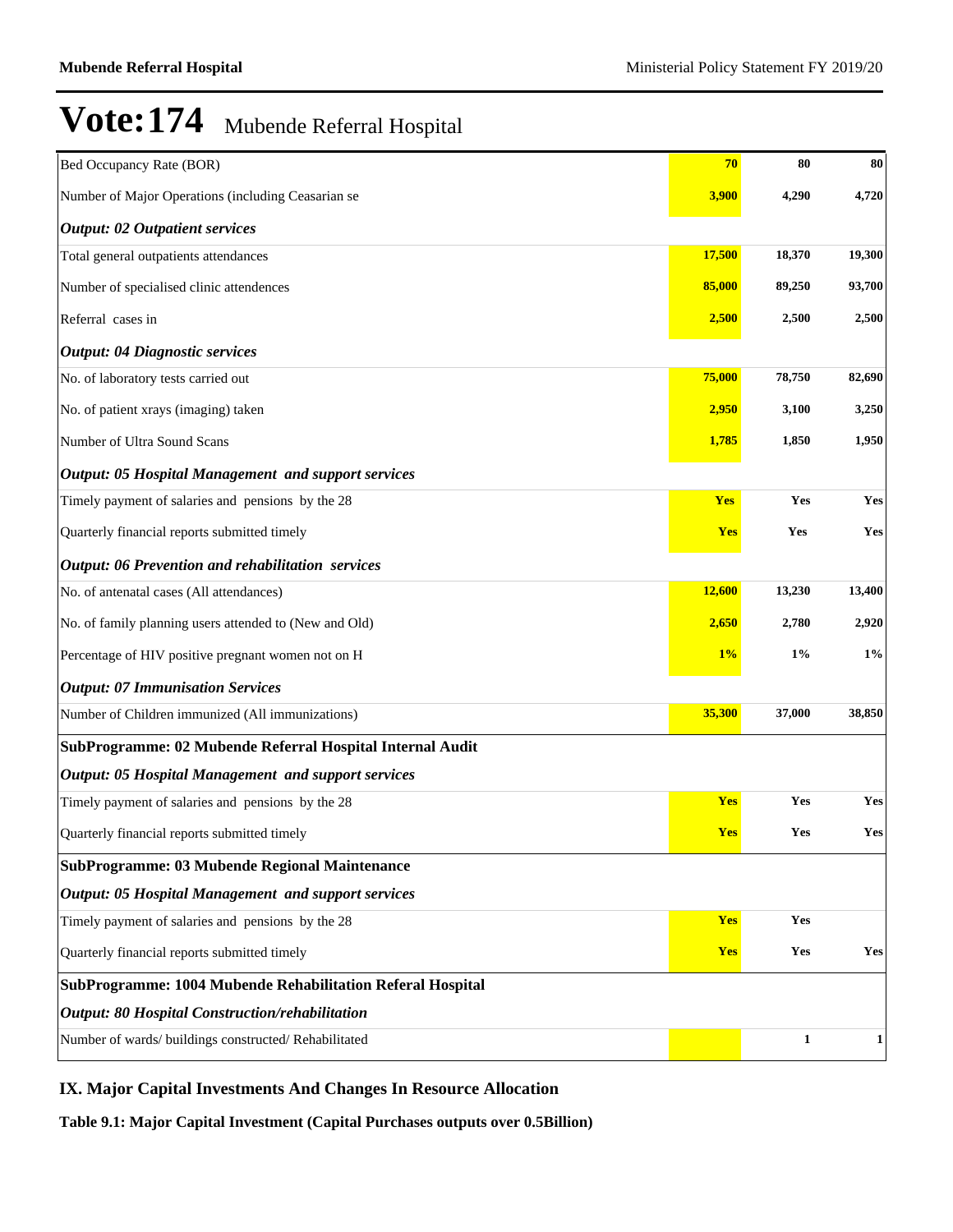| FY 2018/19                                                                                                                                                                                                                                                                                                                                                                                                                                                                                                                                           |                                                                                                                                                                                                 | <b>FY 2019/20</b>                                                                                                                                                                                             |
|------------------------------------------------------------------------------------------------------------------------------------------------------------------------------------------------------------------------------------------------------------------------------------------------------------------------------------------------------------------------------------------------------------------------------------------------------------------------------------------------------------------------------------------------------|-------------------------------------------------------------------------------------------------------------------------------------------------------------------------------------------------|---------------------------------------------------------------------------------------------------------------------------------------------------------------------------------------------------------------|
| <b>Appr. Budget and Planned Outputs</b>                                                                                                                                                                                                                                                                                                                                                                                                                                                                                                              | <b>Expenditures and Achievements by</b><br>end Dec                                                                                                                                              | <b>Proposed Budget and Planned</b><br><b>Outputs</b>                                                                                                                                                          |
| Vote 174 Mubende Referral Hospital                                                                                                                                                                                                                                                                                                                                                                                                                                                                                                                   |                                                                                                                                                                                                 |                                                                                                                                                                                                               |
| Program: 08 56 Regional Referral Hospital Services                                                                                                                                                                                                                                                                                                                                                                                                                                                                                                   |                                                                                                                                                                                                 |                                                                                                                                                                                                               |
| Development Project: 1004 Mubende Rehabilitation Referal Hospital                                                                                                                                                                                                                                                                                                                                                                                                                                                                                    |                                                                                                                                                                                                 |                                                                                                                                                                                                               |
| Output: 08 56 80 Hospital Construction/rehabilitation                                                                                                                                                                                                                                                                                                                                                                                                                                                                                                |                                                                                                                                                                                                 |                                                                                                                                                                                                               |
| Continue construction of the<br>medical/pediatric/pathology/private complex and have the<br>roofing completed, plastering and start on metal works and<br>plumbing.<br>Continue construction of the<br>medical/pediatric/pathology/private complex and have the<br>roofing completed, plastering and start on metal works and<br>plumbing.<br>Pay retention for renovation of medical ward and extension of<br>three phase power line to stores<br>Pay retention for renovation of medical ward and extension of<br>three phase power line to stores | The project has stagnated due to accumulated<br>debts of unpaid interim certificates amounting<br>to 2.5b out of which only 900m has been paid<br>for this FY.<br>Payment effected for the debt | To roof and start plastering, wiring, plumbing and<br>metal works on the surgical/pediatrics/pathology<br>complex project<br>Walkway interconnecting to private wing,<br>administration and Psychiatry units. |
| <b>Total Output Cost(Ushs Thousand)</b><br>908,000                                                                                                                                                                                                                                                                                                                                                                                                                                                                                                   | 900,000                                                                                                                                                                                         | 890,000                                                                                                                                                                                                       |
| Gou Dev't:<br>908,000                                                                                                                                                                                                                                                                                                                                                                                                                                                                                                                                | 900,000                                                                                                                                                                                         | 890,000                                                                                                                                                                                                       |
| Ext Fin:                                                                                                                                                                                                                                                                                                                                                                                                                                                                                                                                             | $\Omega$<br>$\Omega$                                                                                                                                                                            |                                                                                                                                                                                                               |
| A.I.A:                                                                                                                                                                                                                                                                                                                                                                                                                                                                                                                                               | $\mathbf{0}$<br>$\Omega$                                                                                                                                                                        | $\overline{0}$                                                                                                                                                                                                |

### **X. Vote Challenges and Plans To Improve Performance**

### **Vote Challenges**

The entity continues to face the challenge of being heavily indebted including arrears for interim certificates for the construction of the medical/pediatric/private/pathology block standing at 1.5bn all resulting from inadequate funding, vacant staff positions especially for senior clinicians, rampant power outages that put pressure on fuel to run generators for more than 50% of the time with most of the wards still dilapidated. The vote also experiences shortage of medicines and sundries. Inadequate supply of blood continues to be a major challenge contributing over 50% percent of the referrals and being a major contributory cause to maternal mortality

### **Plans to improve Vote Performance**

In order to improve performance resource allocation is effectively done to address service delivery issues, clear part of the existing debts, strengthen supervision and seek to allocate resources to address utility costs by providing solar energy and installing submersible water pump.

### **XI Off Budget Support**

### **Table 11.1 Off-Budget Support by Sub-Programme**

| Billion Uganda Shillings                                  | 2018/19 Approved<br><b>Budget</b> | 2019/20 Draft<br><b>Estimates</b> |
|-----------------------------------------------------------|-----------------------------------|-----------------------------------|
| <b>Programme 0856 Regional Referral Hospital Services</b> | 0.00                              | 0.18                              |
| <b>Recurrent Budget Estimates</b>                         |                                   |                                   |
| 01 Mubende Referral Hospital Services                     | 0.00                              | 0.18                              |
| Mildmay Uganda                                            | 0.00                              | 0.18                              |
| <b>Total for Vote</b>                                     | 0.00                              | 0.18                              |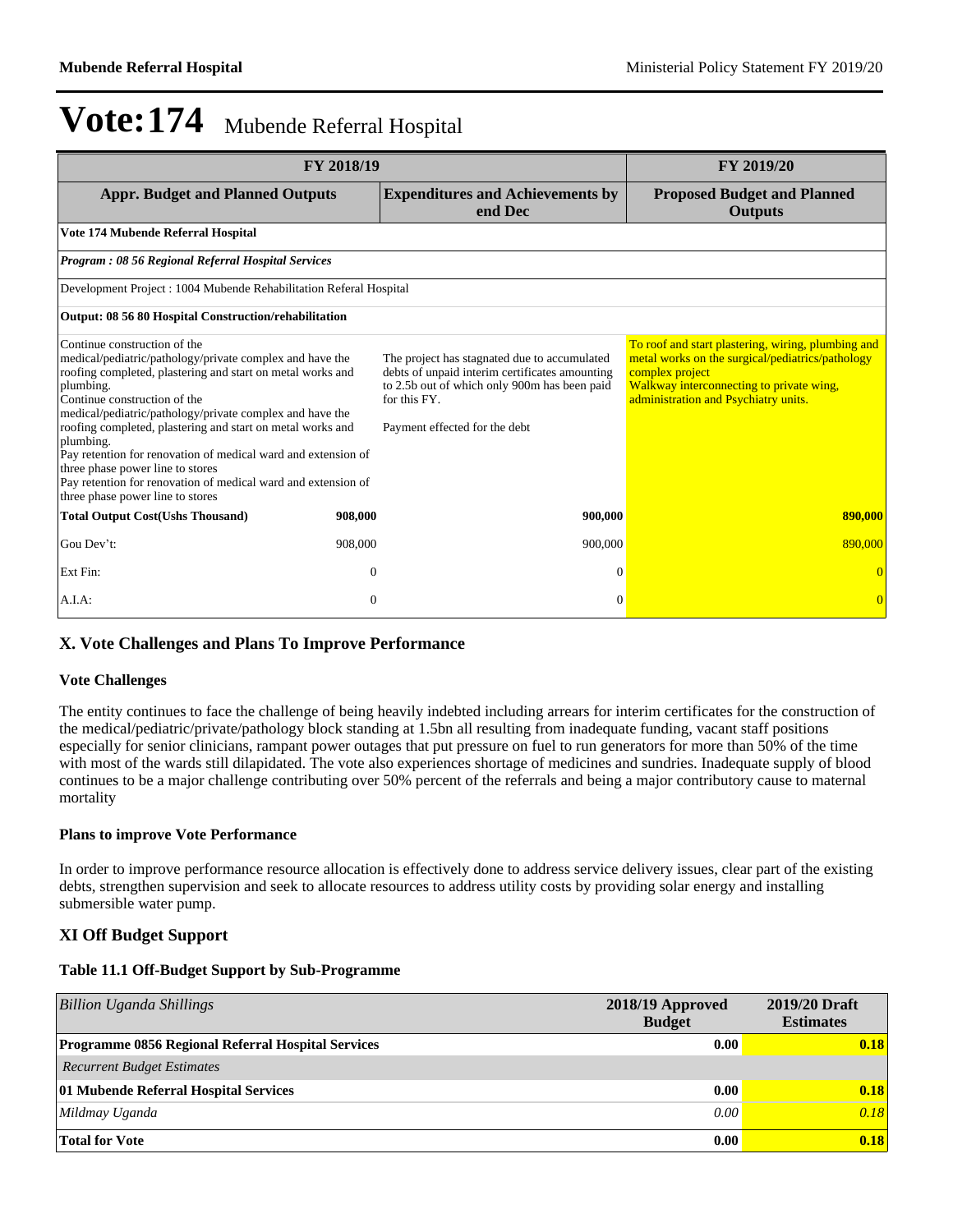### **XII. Vote Cross Cutting Policy And Other Budgetary Issues**

### **Table 12.1: Cross- Cutting Policy Issues**

| <b>Issue Type:</b>                  | <b>HIV/AIDS</b>                                                                                                                                                                                                                      |
|-------------------------------------|--------------------------------------------------------------------------------------------------------------------------------------------------------------------------------------------------------------------------------------|
| Objective:                          | To test and treat infected clients enabling them live healthy and longer productive lives                                                                                                                                            |
| <b>Issue of Concern:</b>            | Increased incidence of HIV in the community with high risk among key populations                                                                                                                                                     |
| <b>Planned Interventions:</b>       | Test and treat. Safe male circumcision. Post exposure prophylaxis to all exposed staff. Health<br>education. Treatment of all HIV+ pregnant mothers to eliminate infection of mother to child in new<br>born.                        |
| <b>Budget Allocation (Billion):</b> | 1.640                                                                                                                                                                                                                                |
| <b>Performance Indicators:</b>      | Number of clients tested. Number of clients on treatment. Number of males circumcised. Number<br>of HIV+ mothers on treatment. Number of HIV- negative babies born to HIV+ mothers.                                                  |
| <b>Issue Type:</b>                  | Gender                                                                                                                                                                                                                               |
| Objective:                          | To offer equal access to health services with emphasis on the disadvantaged                                                                                                                                                          |
| <b>Issue of Concern:</b>            | Affirmative action in regard to equal access of health care services irrespective of gender and age.                                                                                                                                 |
| <b>Planned Interventions:</b>       | Provision of free maternal child health services. Provision of delivery beds to disabled mothers.<br>Free services for gender based violence victims. Male involvement in reproductive health services.<br>Baby friendly environment |
| <b>Budget Allocation (Billion):</b> | 0.060                                                                                                                                                                                                                                |
| <b>Performance Indicators:</b>      | Number of mothers delivered. Number of delivery beds for disabled mothers. Number of gender<br>violence victims served. Number of children below five attended to.                                                                   |

### **XIII. Personnel Information**

### **Table 13.1 Staff Establishment Analysis**

| <b>Title</b>                  | <b>Salary Scale</b> | <b>Number Of Approved Positions</b> | <b>Number Of Filled Positions</b> |
|-------------------------------|---------------------|-------------------------------------|-----------------------------------|
| <b>Consultant Radiologist</b> | U <sub>1</sub>      |                                     | 0                                 |
| Consultant (ENT)              | U1SE                |                                     | $\Omega$                          |
| Consultant (Orthopaedics)     | U1SE                |                                     | $\Omega$                          |
| Consultant (Public Health)    | U1SE                |                                     | $\theta$                          |
| <b>Consultant Anesthesia</b>  | U1SE                |                                     | $\Omega$                          |
| MOSG (Obs/Gyn)                | U <sub>2</sub>      |                                     | $\Omega$                          |
| MOSG (Opthamology)            | U2SC                |                                     | $\Omega$                          |
| MOSG (Psychiatry)             | U2SC                |                                     | $\Omega$                          |
| MOSG (Radiology)              | U2SC                |                                     | $\Omega$                          |
| MOSG - Internal Medicine      | U2SC                |                                     | $\Omega$                          |
| MOSG - Surgery                | U2SC                |                                     | $\Omega$                          |
| <b>MOSG Public health</b>     | U <sub>3</sub>      |                                     | $\Omega$                          |
| Senior Hospital Administrator | U3L                 |                                     | $\Omega$                          |
| Senior Records Officer        | U3L                 |                                     | $\boldsymbol{0}$                  |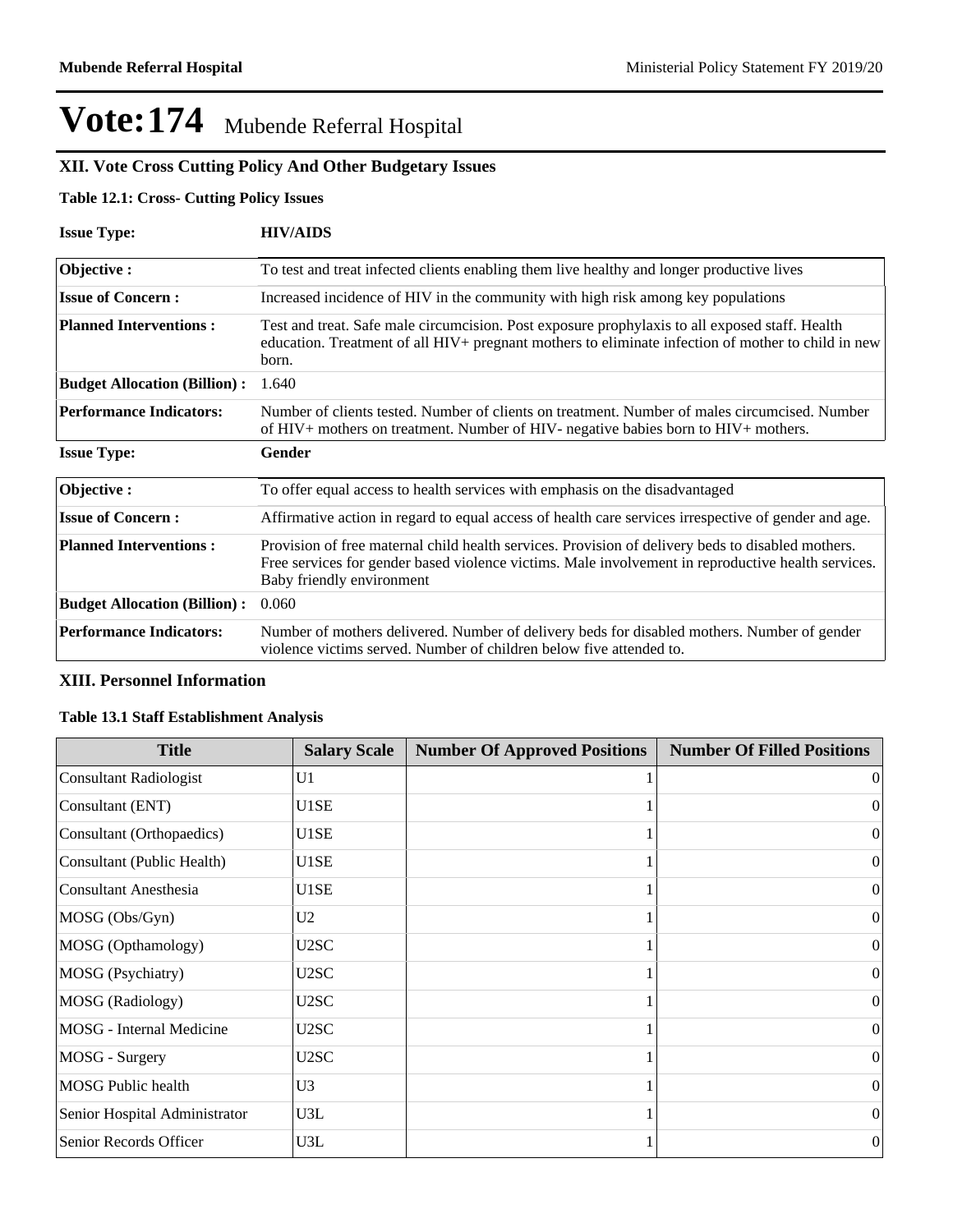| Principal Occupational Therapist         | U3SC              | 1              | $\boldsymbol{0}$ |
|------------------------------------------|-------------------|----------------|------------------|
| Sen Physiotherapist                      | U <sub>4</sub>    | 1              | $\boldsymbol{0}$ |
| <b>SNO</b>                               | U <sub>4</sub>    | 15             | 13               |
| Pharmacist                               | $U4(Med-1)$       |                | $\overline{0}$   |
| Senior Labaratory Technologist           | $U4(Med-2)$       | 1              | $\boldsymbol{0}$ |
| Hospital Administrator                   | U <sub>4</sub> L  | 1              | $\boldsymbol{0}$ |
| <b>Medical Records Officer</b>           | U <sub>4</sub> L  | $\overline{2}$ | 1                |
| Sen Opth Clinical Officer                | U4Sc              | 1              | $\boldsymbol{0}$ |
| <b>Senior Dispenser</b>                  | U4SC              |                | $\mathbf{0}$     |
| Senior Public Health Dental Officer      | U <sub>4</sub> SC | 1              | $\boldsymbol{0}$ |
| Medical Officer                          | U4U               | 10             | 8                |
| Supplies Officer                         | U4U               | 1              | $\boldsymbol{0}$ |
| <b>EN Nurse Nursing</b>                  | U <sub>5</sub>    | 40             | 38               |
| Psych Clinical Officer                   | U <sub>5</sub>    | 1              | $\boldsymbol{0}$ |
| Stenographer/Secretary                   | U <sub>5</sub>    |                | $\mathbf{0}$     |
| Dental Technologist                      | U5(SC)            | 1              | $\overline{0}$   |
| <b>Assistant Medical Records Officer</b> | U5L               | $\overline{2}$ | $\boldsymbol{0}$ |
| <b>Assistant Supplies Officer</b>        | U5L               |                | $\boldsymbol{0}$ |
| Labaratory Technician                    | U5SC              | 3              | $\overline{c}$   |
| Senior Stores Assistant                  | U6U               | 1              | $\mathbf{0}$     |
| <b>Accounts Assistant</b>                | U7U               | 3              | 1                |
| Mortuary Attendant                       | U8(Med)           | $\overline{2}$ | $\overline{0}$   |
| Office Attendant                         | U8L               | 1              | $\boldsymbol{0}$ |
| Driver                                   | U8U               | 5              | 3                |
| Senior Consultant (medicine)             | US1E              | 1              | $\overline{0}$   |
| Senior Consultant (Obs and Gyn)          | US1E              | 1              | $\mathbf{0}$     |
| Senior Consultant (Paeditrics)           | US1E              |                | $\boldsymbol{0}$ |
| Senior Consultant (surgery)              | US1E              | 1              | $\boldsymbol{0}$ |

### **Table 13.2 Staff Recruitment Plan**

| Post Title                               | Salalry<br>Scale | No. Of<br>Approved<br><b>Posts</b> | No Of<br><b>Filled Posts</b> | Vacant<br>Posts | No. of Posts<br>Cleared for<br>Filling<br>FY2019/20 | <b>Gross Salary</b><br>Per Month<br>(UGX) | <b>Total Annual</b><br>Salary<br>(UGX) |
|------------------------------------------|------------------|------------------------------------|------------------------------|-----------------|-----------------------------------------------------|-------------------------------------------|----------------------------------------|
| <b>Accounts Assistant</b>                | U7U              |                                    |                              |                 |                                                     | 755.562                                   | 9,066,744                              |
| <b>Assistant Medical Records Officer</b> | U5L              |                                    |                              |                 |                                                     | 959.518                                   | 11,514,216                             |
| <b>Assistant Supplies Officer</b>        | U5L              |                                    |                              |                 |                                                     | 479,759                                   | 5,757,108                              |
| Consultant (ENT)                         | U1SE             |                                    |                              |                 |                                                     | 4.200,000                                 | 50,400,000                             |
| Consultant (Orthopaedics)                | U1SE             |                                    |                              |                 |                                                     | 2,628,078                                 | 31,536,936                             |